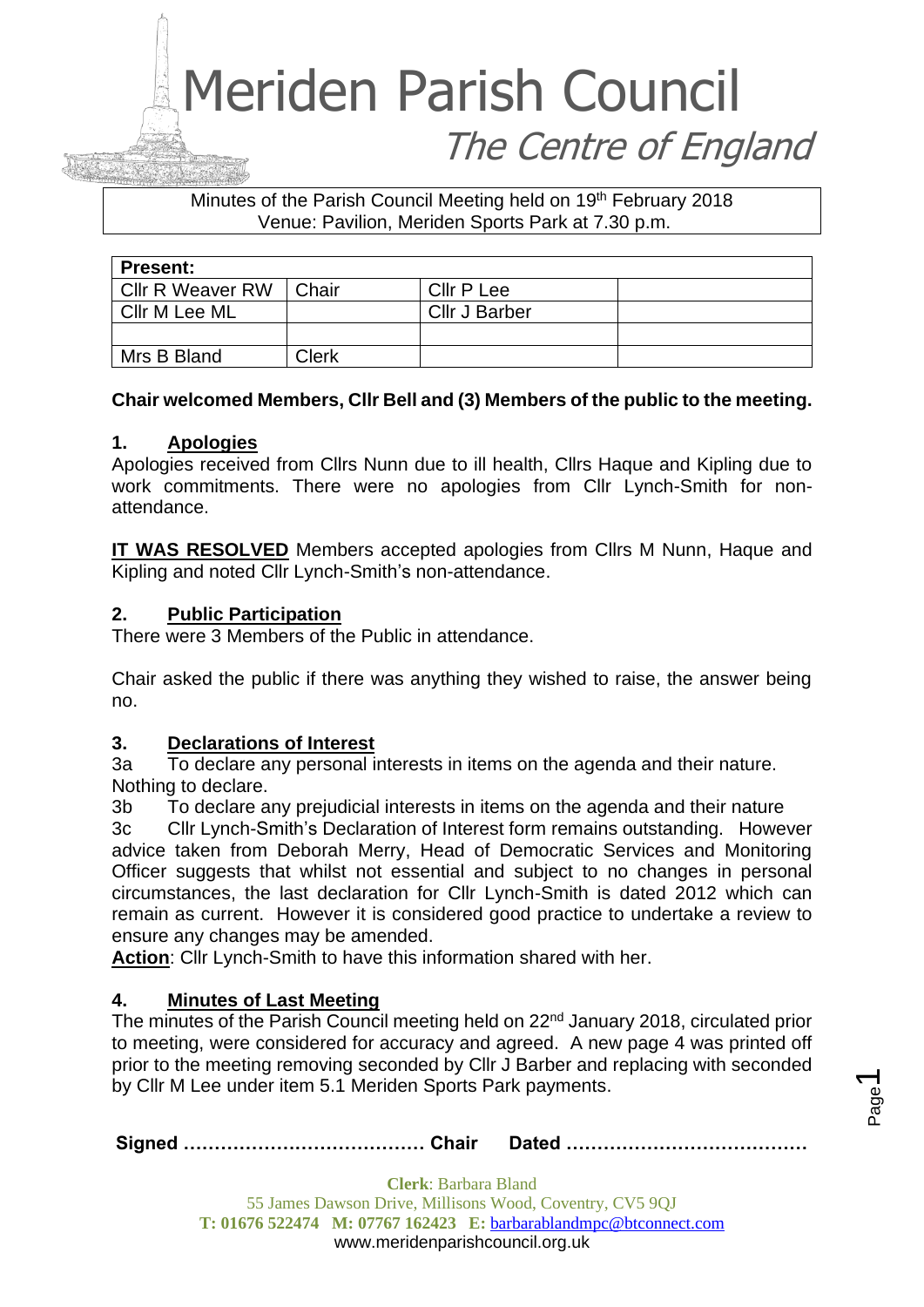**IT WAS RESOLVED** The minutes of the meeting held on 22<sup>nd</sup> January 2018 were approved; proposed by Cllr M Lee and seconded by Cllr P Lee.

#### **5. Finance**

5.1 Approve February Payments

The clerk circulated February payments for consideration and approval.

(i) Meriden Parish Council February payments £2,203.40 plus £36.00 BT, £1700 Avon Planning, Dovetail £535 and Real Point £40. Invoices to be received after payments approval list was completed due to early meeting date.

**IT WAS RESOLVED** Cllr M Lee proposed approval of Meriden Parish Council February payments of £2,203.40 seconded by Cllr P Lee.

(ii) Meriden Sports Park February payments £2,122.83 plus £939 Dovetail, FixFire £45 and BT £253. Invoices to be received after payments approval list was completed.

**IT WAS RESOLVED** Cllr P Lee proposed approval of Meriden Sports Park February payments of £2,122.83 seconded by Cllr M Lee.

The clerk reported that there has been no communication from Heritage Lottery regarding WW1 funding underspend to be paid back. Cllr M Lee indicated that the process has been slow and the named officer has not provided the relevant support. The parish council recognise accrual of an amount in the order of £2,600 which is to be confirmed by Heritage Lottery to be paid back. There is an email evidence trail between Cllr M Lee and Richard Jones, Lottery Officer.

#### 5.2 Appointment of Internal Auditor

Chair requested Members approval for the internal auditor appointment for 2017-18 year end internal checks and internal audit. The sum of £462.80 inclusive of mileage was agreed for interim and final internal audit arrangements for Meriden Parish Council. A tentative date of  $27<sup>th</sup>$  February has been diarised for the internal checks prior to year end.

The interim audit fee for Meriden Sports Park is £218.90.

**IT WAS RESOLVED** Cllr R Weaver proposed approval of Internal Auditor seconded by Cllr M Lee. Clerk to confirm with letter of appointment.

5.3 Risk & Asset Register Review

Chair requested Members approval for Finance Committee to undertake review of Risk and Asset Management Registers under delegation powers.

|--|--|--|

Page  $\boldsymbol{\sim}$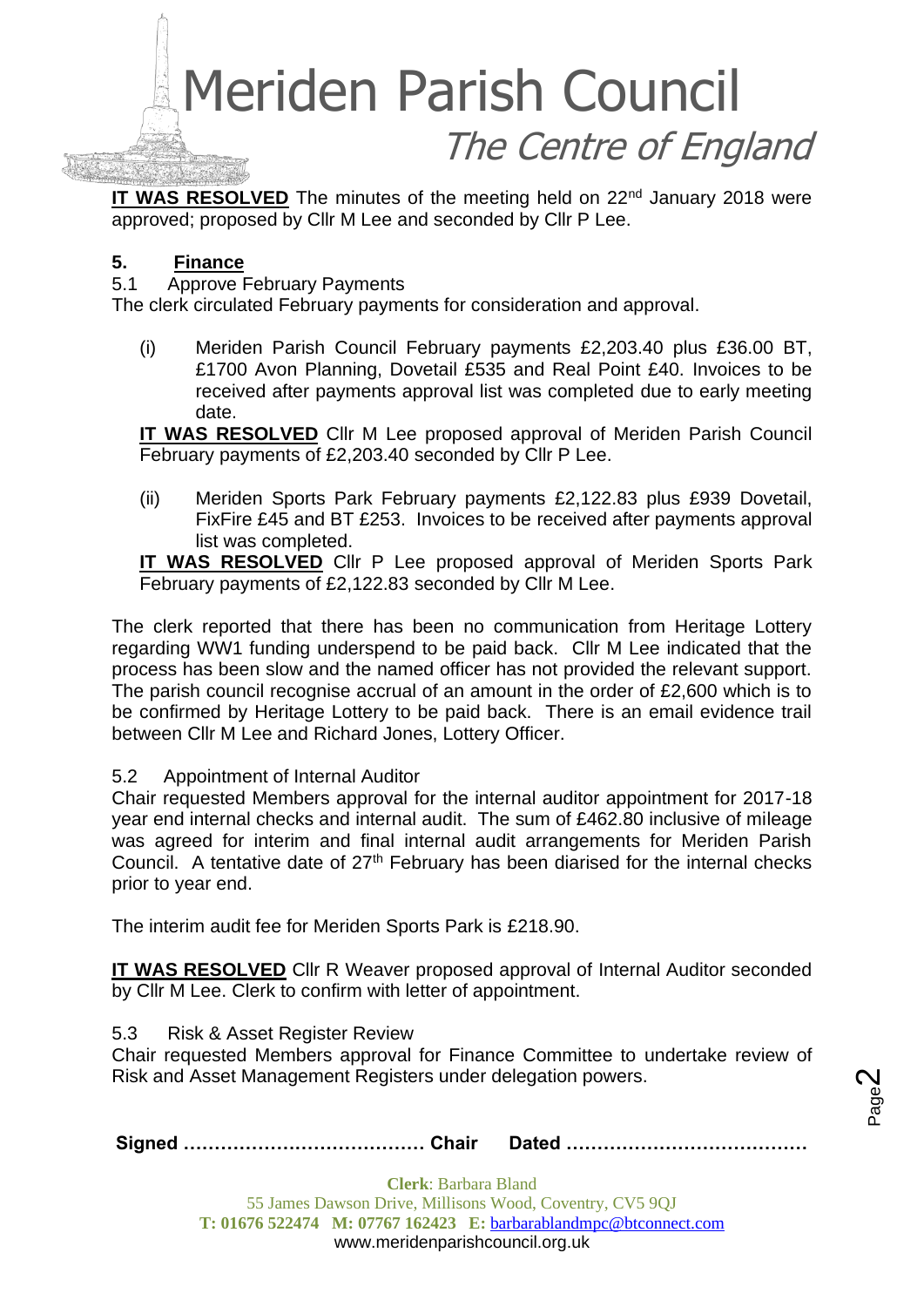**IT WAS RESOLVED** Delegated powers to Finance Committee to undertake review proposed by Cllr P Lee and seconded by Cllr M Lee.

#### 5.4 Meriden School PTA

Chair advised this funding request and read the email received to Members previously circulated prior to meeting; after discussion and consideration Members agreed a donation be made of £150 to the PTA.

**IT WAS RESOLVED** Members approved a donation to Meriden School PTA of £150 proposed by Cllr M Lee and seconded by Cllr P Lee.

#### **Action: clerk to raise cheque and notify Chair of Meriden PTA**

#### 5.5 1<sup>st</sup> Meriden Scouts Group

Chair advised a request from 1<sup>st</sup> Meriden Scout Group for the annual donation towards flag raising duties. The usual amount is £400; Members considered this request and the clerk suggested increasing this to £450 given the additional flag raising duties which included Merchant Navy Day and recent additional Royal Birthdays. Cllr P Lee requested a letter be sent to Mr Edwards, Treasurer and Flag Raiser, advising Merchant Navy Day (Red Ensign Day) is added to the list of flag raising dates.

**IT WAS RESOLVED** Members approved a donation to 1<sup>st</sup> Meriden Scout Group of £450 proposed by Cllr R Weaver and seconded by Cllr P Lee.

**Action: clerk to raise cheque and notify Mr Edwards, Treasurer and Flag Raiser.**

#### 5.6 Data Protection Officer

Chair gave an overview of the need for Parish and Town Councils to appoint a Data Protection Officer in accordance with the new General Data Protection Regulations to be implemented May 2018. Currently it is considered a conflict of interest for a Parish/Town Council employing only a Clerk/RFO to be the designated DPO as well. WALC was talking to Principal Authorities about taking on this role but currently SMBC's Governance Manager has ruled this out. Members discussed and considered what other P & TCs are doing, and many are contracting with Diane Malley, who has offered to provide this service. The fee will be based on precept and expenditure. Members approved the clerk to start dialogue and obtaining cost for providing this service. Chair and Clerk to provide update for March meeting.

Cllr Bell advised he had written to David Pinwell regarding GDPR for charities and training is to be put on. Chair replied that training is also available from WALC and SLCC.

#### **Action: Clerk to write to Diane Malley to obtain quotation to provide this service.**

#### **6. Progress Reports**

6.1 Village Hall Management Committee Nothing to report.

|--|--|--|

Page ო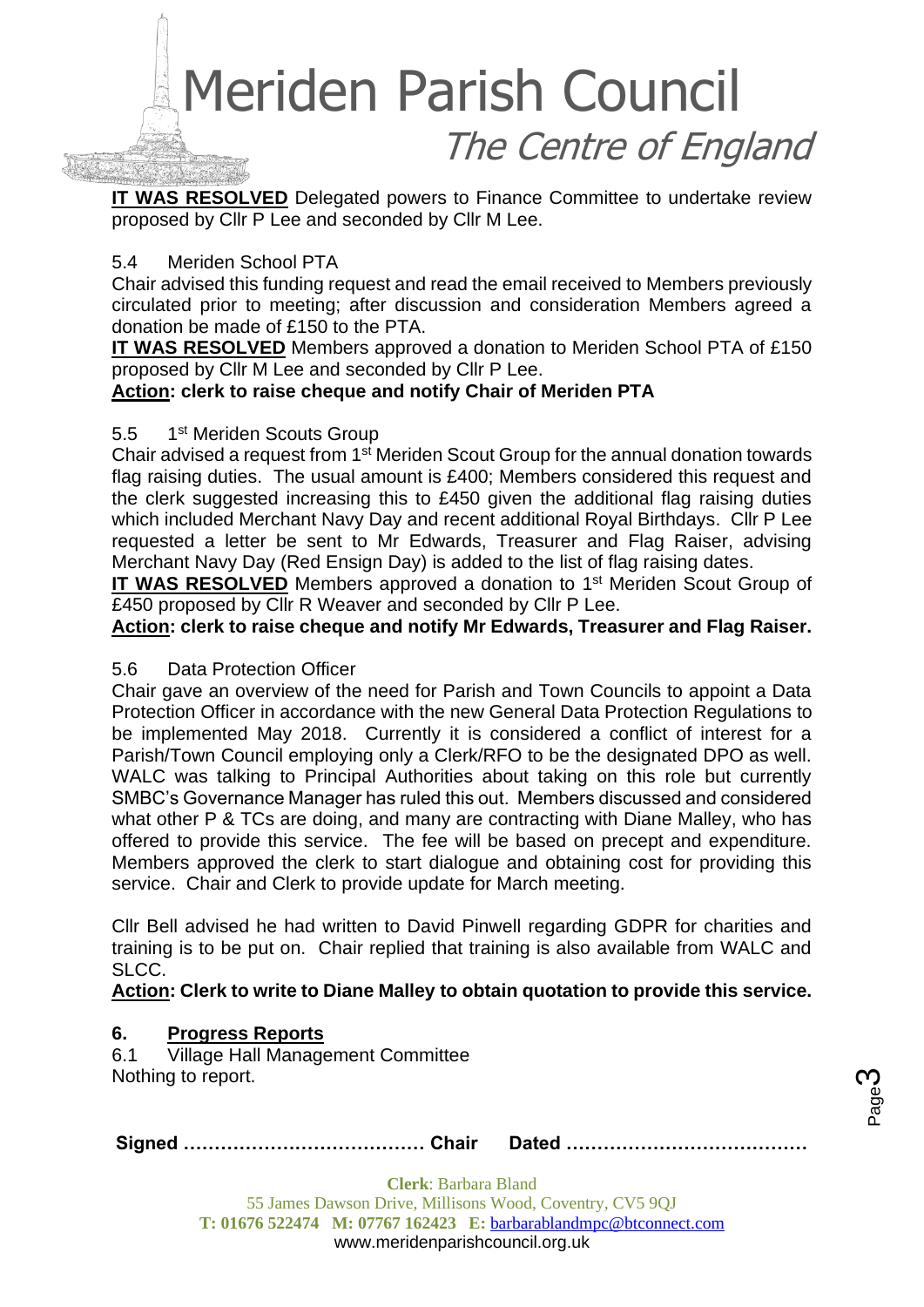#### 6.2 War Memorials

Cllr M Lee asked if there had been any update from Andrew Kinsey regarding legal advice on the transfer of War Memorial. Clerk replied that she had met with Andrew Kinsey and spoken to the named officer who will be dealing with the matter Caroline Stockton. Information has been given and questions regarding tripartite agreement with land owners being Solihull MBC, Meriden PC and Pertemps regarding Pool/Culvert flows into lakes, easement for services and covenants currently attached to title deed raised. Ms Stockton is currently looking into the matter and once she has all the information, a meeting will be arranged.

#### **Action: Clerk to receive update from Caroline Stockton.**

Clerk also advised that she had spoken to Julie Hyde regarding Poppy permanent memorial using ceramics and design. Heart of England Arts are keen to get involved and suggested a meeting and exchange of design ideas.

#### **Action: Clerk to forward contact details to Cllr M Lee to follow up on behalf of WW1 committee.**

#### 6.2(i) Heritage Monuments & Memorial Funding Nothing to report.

#### 6.3 Meriden Pool

A meeting with Chris Edgehill and Emma Sibbing is arranged for 5<sup>th</sup> March at 3.30pm. An email has been received advising that low levels of hydrocarbons have been found in the Pool after sampling and analysis; more work to be done. **Action: Chair/Clerk to provide update for March full council meeting.**

6.3(i) Red Kite Management Plan & Suez Funding Nothing to report.

#### 6.4 Allotments

Clerk reported that the interested resident has now visited the site and is keen to take over the vacated plot on 1<sup>st</sup> April. Clerk advised that rents this year should be held at current rates with no increase and be reviewed for 2019. A site inspection has been undertaken and letters will be sent regarding the removal of rubbish.

**Action: Clerk to review tenancy agreements and invoice for 2018-19 season; write letters regarding rubbish removal and general tidy up; suggest all allotments contribute to skip for tidy up and removal of rubbish in the boundary hedges.**

#### 6.5 Footpaths/Forum

Chair advised that a complaint had been received by walkers using the footpath between Meriden and Corley who were attacked by three horses. This incident has been referred to David Keaney, SMBC Footpaths Officer for investigation.

#### **Action: Clerk to follow up with SMBC and complainant.**

**Signed ………………………………… Chair Dated …………………………………**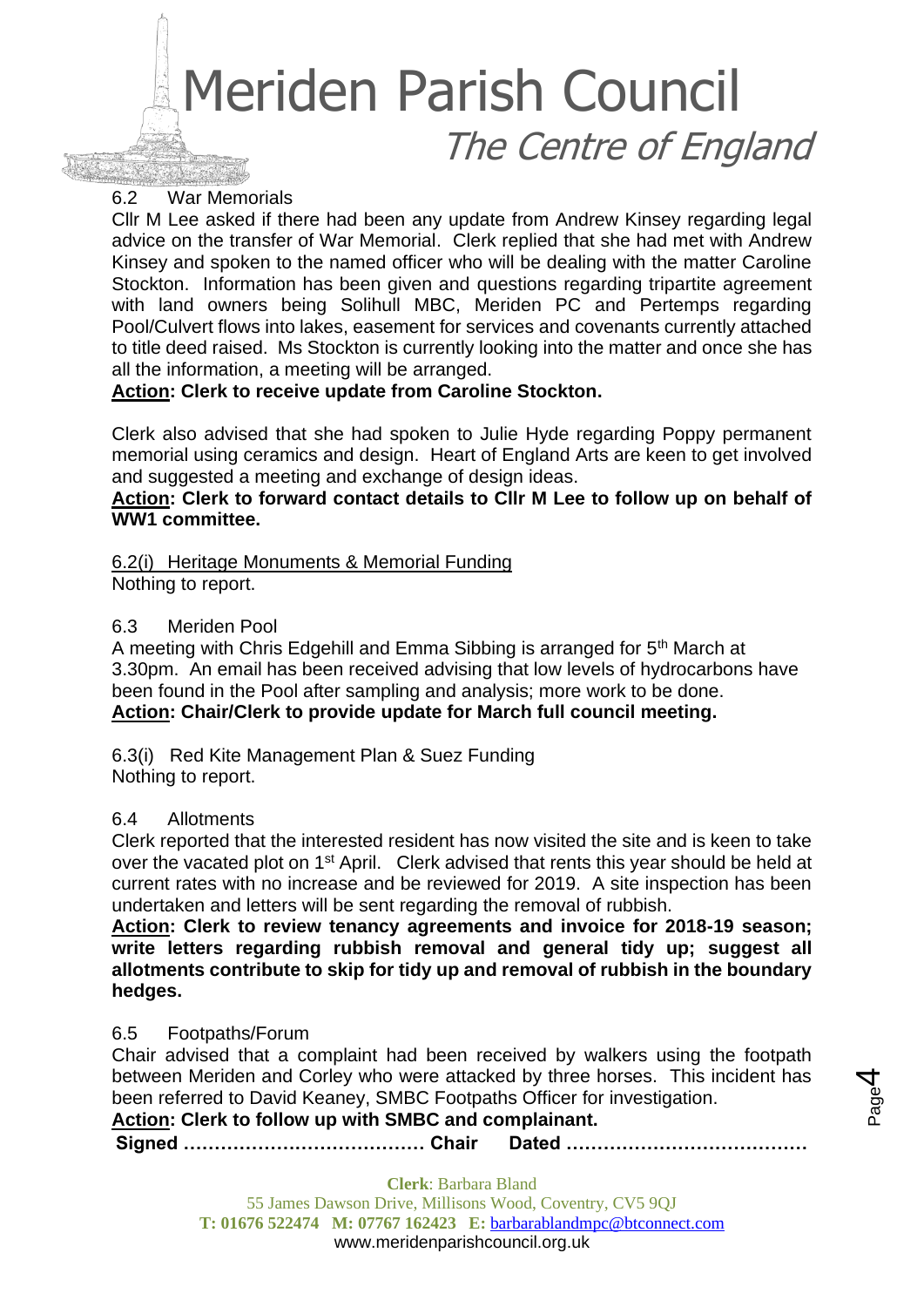#### 6.6 Quarries Liaison Group

The next meeting is scheduled for 5<sup>th</sup> March 2018. A resident of Cornets End Lane has written to clerk regarding fly tipping in layby immediately outside quarry entrance with a request that operators fill this in. The land is highways and the matter will be referred to Neighbourhood Co-ordinator to forward with SMBC Highways. **Action: An update to be provided at March meeting.**

#### 6.7 Solihull Area Committee

Chair reported on January's meeting held at Marston Green. The guest speaker was Alison McGrory who is the new Assistant Director for Communities which includes Arts, Libraries, Regulatory Services, Community Safety, Community Housing and Neighbourhood Teams. Ms McGrory wants to work with Parish and Town Councils around safety and is keen to come to parish council meetings to talk about how SMBC and Parishes can work together on community projects i.e. Pool/Library. The Parish and Town Council Charter is to be reviewed and updated with a working party incuding Chair, Cllrs Cuthbert and McDonald, and a clerk (to be advised), with servicing of meetings undertaken by Ms McGrory's team. Chair advised that she is now Acting Chair of WALC as the current Chair Cllr Bill Lowe is no longer eligible as Stratford Town Council no longer want to pay membership fees to WALC/NALC.

**Action: Clerk to extend an invitation to Ms McGrory to attend Parish meeting.**

#### 6.8Tree Wardens & TPO List

The tree warden has attended Neighbourhood Planning meeting and met Avon Planning and will be integral to pre-submission document content. She continues to update TPO list, mapping and contributing to NP group including walking footpaths. **Action:** Chair, clerk and Tree Warden.

#### 6.9 Community Surgeries

Community Surgery 5th February 2018 - Pavilion Facilitated by Barbara Bland and Bruce Brant with **8 residents in attendance.** 

- Recent vehicle crime and burglaries affecting Meriden residents. **Action: Police meeting to be arranged – 13/2/18√**
- Woodland View complaints regarding staff/patients smoking outside of grounds, litter, smoking in bus shelters, intimidation/fear and blocking pavement/footpaths and public order offences.

**Action: Meeting to be arranged with Woodland View Director and senior management team for MPC/SMBC/Residents – 12/3/18√**

- Arden Close-Shops Walkway litter and street cleansing.
- Alspath Road-Highfield litter bin overflowing with dog waste
- Arden/Alspath bin emptied, left on pavement without liner, then inner bin put rammed on top of rubbish including dog waste.

**Signed ………………………………… Chair Dated …………………………………**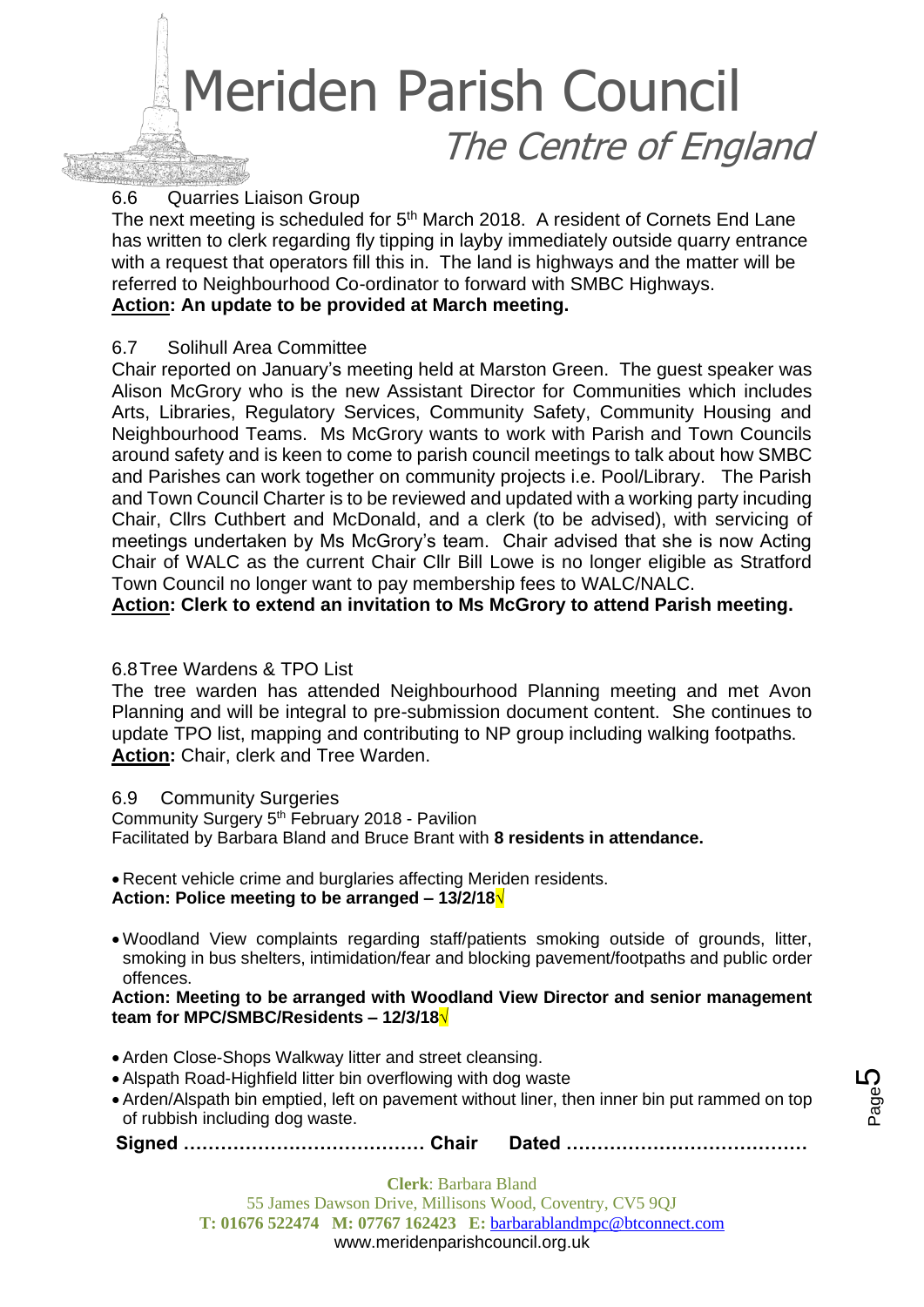

**Action: Will be addressed in this morning's meeting with Tammy Rowley including site visits and walkabout to hotspots identified – 5/2/18√**

• Hampton Lane speeding traffic; need for enforcement and better signage signalling speed restrictions entering residential area and village gateway.

**Action: Resident invited to Police meeting with Rurals Police Team to address concerns. To work with Speed Watch – 13/2/18√**

**Action: The next surgery is scheduled for 5th March 2018. A meeting to be arranged with Woodland View and residents.**

#### **Community Police Surgery**

Chair reported that the police surgery arranged for the Library today, was attended by residents but no-one from the rural team showed up.

#### **Action: Clerk to advise Police Team.**

#### 6.10 Community Speed Watch

Cllr Barber advised that speed watch is currently suspended across the Borough due to the Police not having insurance in place for volunteers due to funding. WPC Grant has been given names of potential volunteers to be trained up. A letter to be written to Police and Crime Commissioner David Jamieson and Chief Superintendent Bas Javid.

**Action: Letter to be written to Police and Crime Commissioner and Chief Superintendent.**

#### **Action: Clerk to check parish council public liability insurance to see if this will cover speed watch volunteers.**

Chair advised that she and the clerk had attended community police meeting to identify priorities and bring together the various "watch" groups; Neighbourhood Watch, Police Watch and Street Watch all explored. The next meeting to be arranged for March.

#### 6.11 HS2

Chair reported that there are some open sessions arranged for Balsall, Hampton and Berkswell and the question "why has Meriden not been included"? Cllr Bell to investigate.

#### **Action: Cllr Bell to provide update.**

Chair reported that the parish council will be exploring an application from HS2 Community Fund for road improvements. The first priorities have been sent to Ashley Prior and an invitation to be extended to Mr Prior for assistance in scoping a traffic management plan in line with priorities and Local Plan Review.

**Action: Clerk to liaise with Mr Prior and Highways colleagues including Neighbourhood Co-ordinator.**

Page ပ

**Signed ………………………………… Chair Dated …………………………………**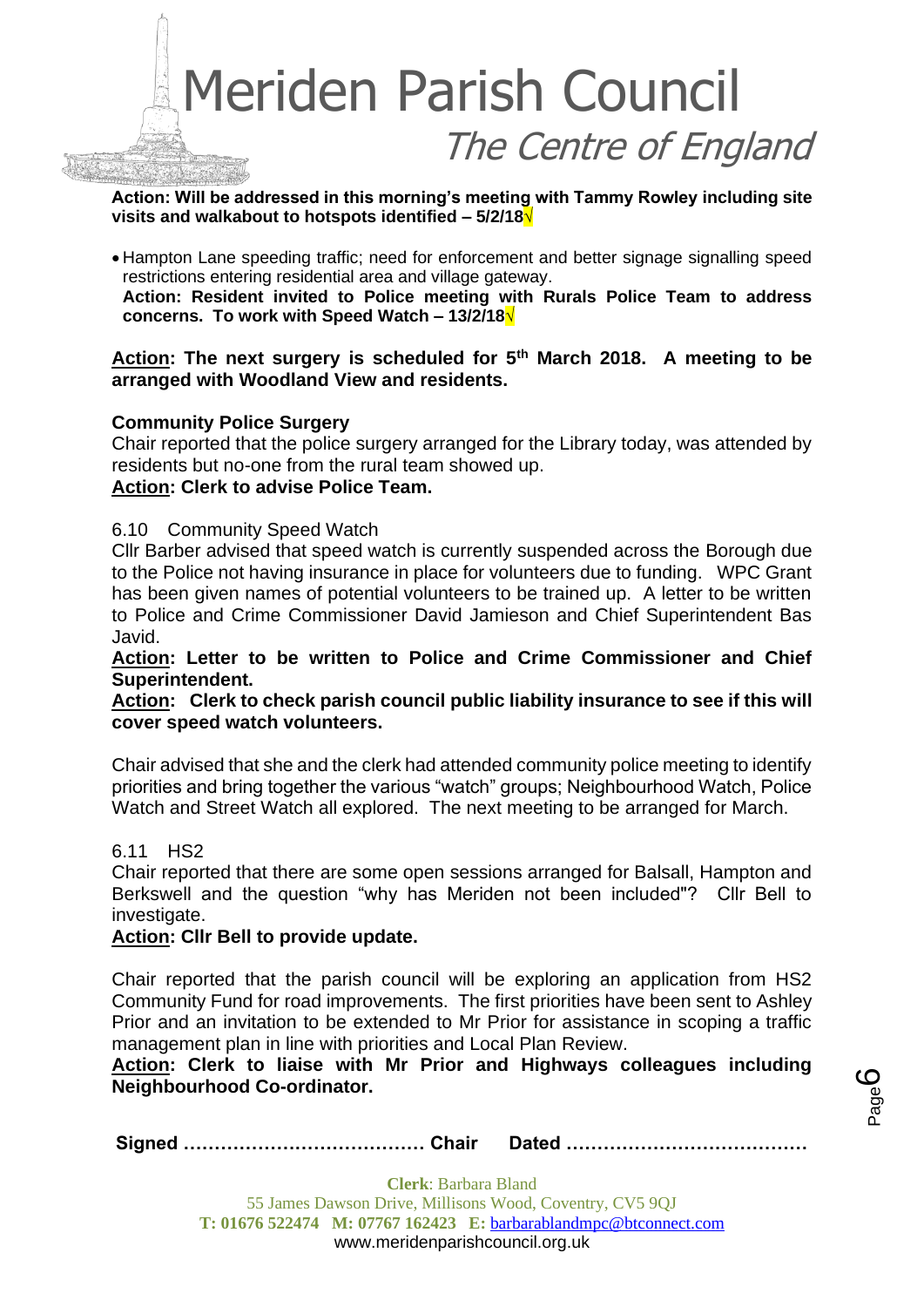

6.12 Meriden Sports Park Quarterly Update Nothing to report.

#### 6.13 Meriden Sport & Recreation Trust Update

The long awaited Agreement has been agreed and signed by the Parish Council, Sports Park and Trustees.

#### **7. Clerk's Report**

Clerk's report circulated to Members with no questions received or updates requested.

#### **8. District and Ward Councillor Reports**

Cllr Bell advised that Tracey Cox, Head of Libraries, will be leaving SMBC in the near future.

#### **9. Correspondence & Communication**

RW advised the following:-

- Notification from Grant Thornton that the complaint has been concluded and a credit note for £150 will be raised to clear the account. An apology and confirmation that the parish council was not at fault in meeting the public notification deadline of 30<sup>th</sup> September to publicly display the 2016-17 Audit Certificate, Annual Return and Report.
- Letter to residents from Cllr K Allsopp.
- Solihull MBC acknowledgement of receipt of Highways Priorities report and ongoing investigation and review by Highways Team c/o Ashley Prior.
- WALC survey regarding Fly Tipping issues.
- ALCC (Association of Local Council Clerks) review of National Pay Agreement.
- •

#### **10. Meriden Village Matters**

10.1 Library Update Nothing to report.

10.2 Village Commemoration WW1 Nothing to report.

10.2(i) WW1 Poppy Memorial Site Please refer to item 6.2.

10.3 Meriden Gate Nothing to report.

**Clerk**: Barbara Bland 55 James Dawson Drive, Millisons Wood, Coventry, CV5 9QJ **T: 01676 522474 M: 07767 162423 E:** [barbarablandmpc@btconnect.com](mailto:barbarablandmpc@btconnect.com) www.meridenparishcouncil.org.uk

Page  $\blacktriangleright$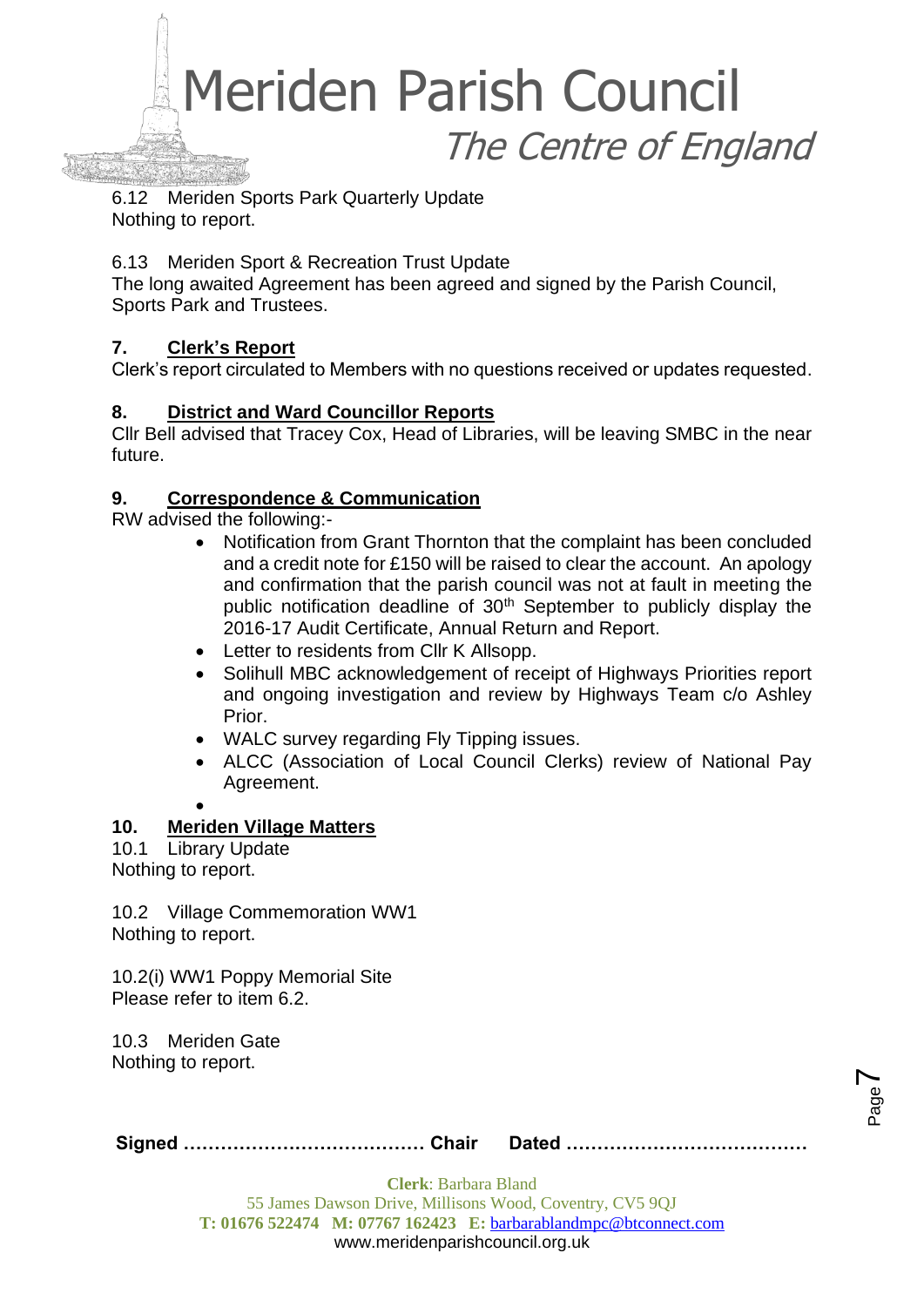

10.4 Taylor Wimpey (Transfer of Allotments/freehold land) Nothing to report.

10.5 Highways Nothing to report.

#### 10.6 Land Registry & Ownership

The clerk advised that recent communication with Land Registry confirmed that the title deeds registered for the Green requires updating; a previous clerk had used the then registered office (her home address) which is 12 years out of date. An exercise to look into all parish council assets to be reviewed and amendments made. **Action: The clerk to undertake review and made all necessary amendments.**

#### 10.7 Litter

The clerk advised that she is awaiting notification from the Scouts that they would like to be part of the **Great British Spring Clean**. This year the national campaign is focused on the weekend of **2nd-4th March.** <http://www.keepbritaintidy.org/home> **Action**: **Clerk to follow up with Scout Leader.**

#### 10.8 Mobile Mast Update

Chair reported that the General Manager of The Manor had left; it was also noted that churches were renting out their spires to providers. Cllr M Lee to speak to Rev Lilley and report back.

#### **Action**: **Cllr M Lee.**

10.9 Local Council Award Scheme Chair advised this remains a work in progress. **Action: ALL.**

10.10Meriden Public Transport Nothing to report.

#### 10.11 Funday Sunday

Clerk advised current situation with Event Organiser, Western Power and Zurich Insurance. A sample of the proposed wooden stakes to be tie banded to existing parish council posts on the Green is suggested. A risk assessment by Western Power and site visit has been undertaken with a site plan updated and provided to the parish council and insurance company. Advice from insurer regarding parish council public liability insurance cover confirms event organiser and Western Power have mitigated the risk regarding high voltage power cable penetration using metal stakes with wooden alternative and have given their approval for the event to be held on the Green. However it was noted that the area has been reduced with perimeter fencing being brought in to eliminate risk to power cable. Members discussed and considered the request for use of the Green for Funday Sunday. It was stated that there was no

**Signed ………………………………… Chair Dated …………………………………**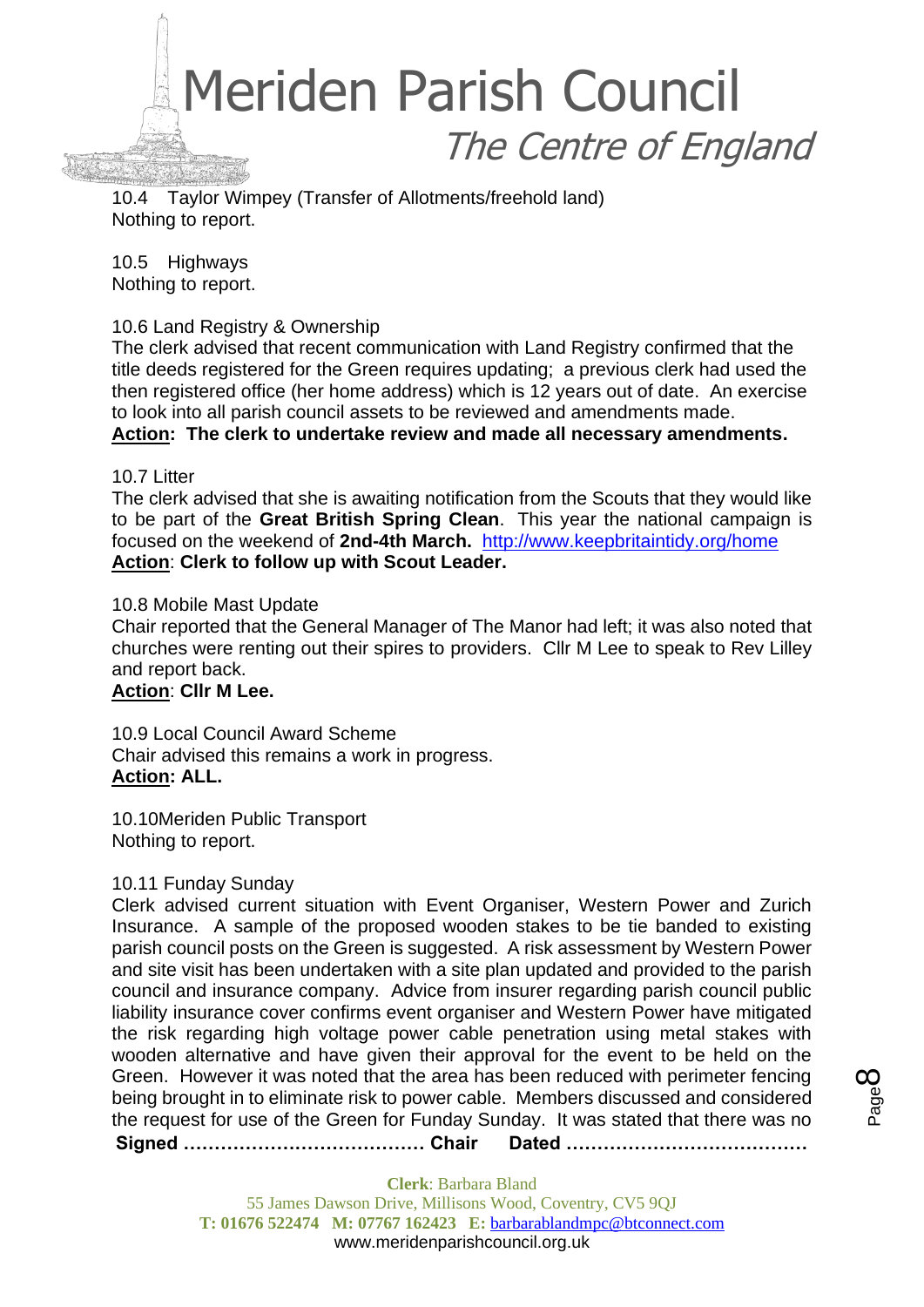desire to be unhelpful or unsympathetic to this community event, but there remained concerns regarding health and safety and a risk assessment must be undertaken and recorded with the parish council prior the event commencing. The event had already been advertised with date and venue, without consultation with the parish council or awaiting their approval…a fait accompli. Members wished the following conditions to be adhered to by the Event Organiser:-

- 1. A risk assessment to be forwarded to the Parish Council which includes:-
	- Western Power's site assessment and recommendations.
	- Health and safety impact assessment to include road management and pedestrian entrance and exit routes.
	- Car parking availability.
	- Evacuation procedure and muster station in event of emergency.
- 2. Any damage to the wooden posts after the tie banded wooden structures have been removed to be made good.
- 3. Any damage/burns to surface from barbecue to be repaired.
- 4. Any damage/holes to surface by gazebos to be filled and repaired.
- 5. No vehicles will be admitted onto the Green for purposes of unloading/loading.

Chair wished the minutes to record her unhappiness that the parish council have been placed in this position; also the additional hours of clerk's time liaising with Zurich to ensure the parish council public liability insurance will not be void given the circumstances, and where risk assessment has mitigated against any incident of damage or injury.

Members requested a letter be sent to Event Organiser outlining the above and giving notice that any such event organised for 2019 will not be held on the Green but in a safe location such as the sports park or if this proves unsuitable then another site must be found. It is recorded that this is the majority view of Council.

The parish council have also contacted Head of Street Cleansing to ensure and confirm the Green bins will be emptied the day before the event to reduce rubbish/litter to the village centre.

**IT WAS RESOLVED:** Approval was given for Funday Sunday Event to be held on the Green with the aforementioned conditions attached.

**Action: Clerk to write to Event Organiser outlining the above. Clerk to notify Zurich that approval is given for the event to be held on the Green.**

#### **12. Planning Matters**

12.1 Neighbourhood Planning Update

|--|--|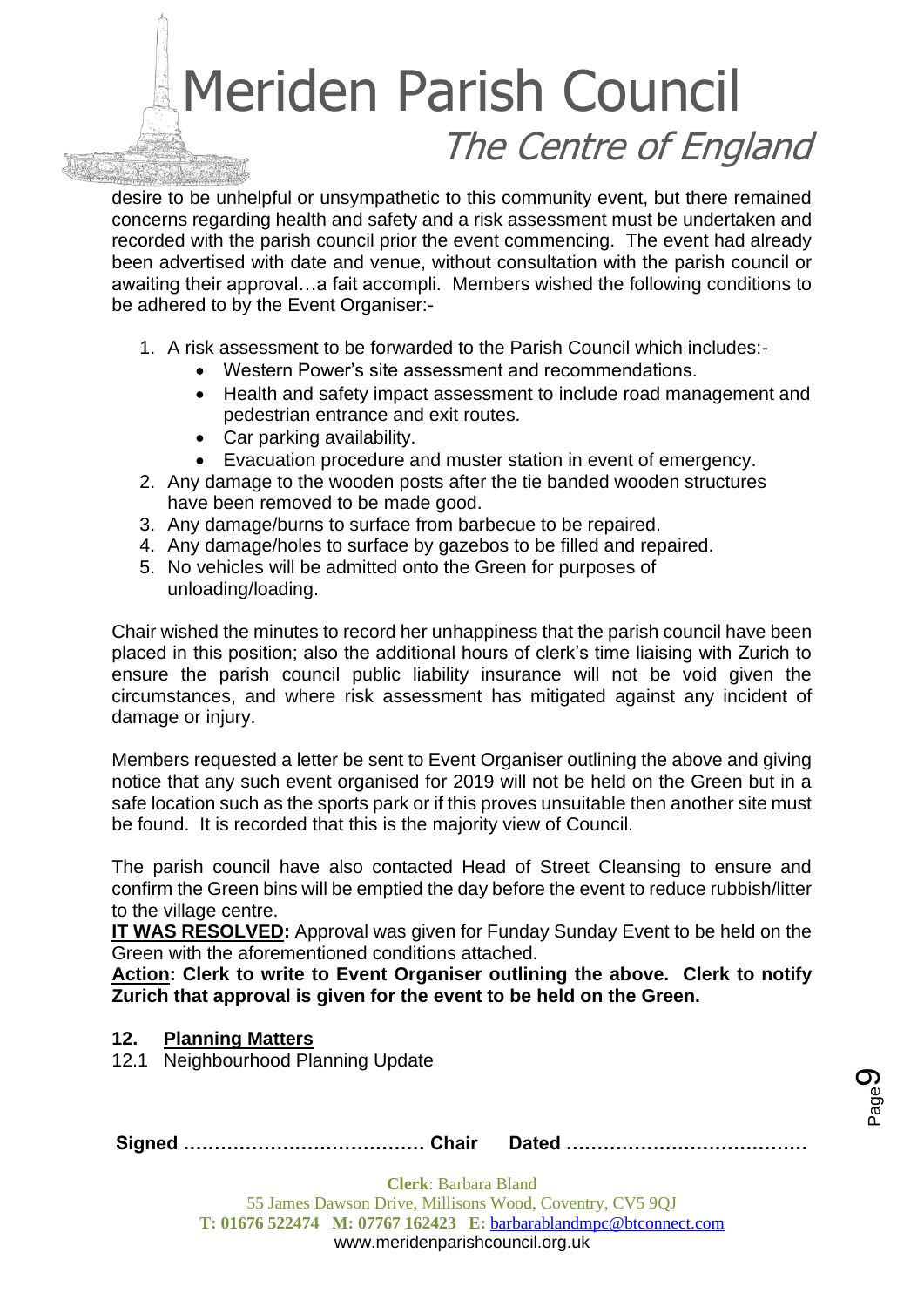

Cllr M Lee advised that the group met on 15<sup>th</sup> February chaired by Cllr Weaver. The group went through Pre-Submission V8 draft with Planning Consultant and Locality Bid.

#### **Actions as follows**:-

- Housing Needs Survey to be undertaken;
- Open Green Spaces to be mapped;
- Registration of interest with Locality for another bid to be submitted by  $5<sup>th</sup>$ March 2018 for technical support funding and acknowledgement received for register of interest with link for technical support monies of 6K.
- Quote for Green Space Survey to be undertaken;
- How much sponsorship is there from H2L for Housing Needs Survey;
- Cllr Lee to include historian's notes.

12.1(i) Locality Funding Bid

Please refer to item 12.1 notes above.

12.2 Neighbourhood Community/Ward Action Plan Nothing to report.

12.3 Solihull Local Plan Review Cllr Bell confirmed that this has been delayed until October 2018. **Action: All**

#### 12.4 Planning Application Status Updates

Cllr Nunn sent the following message in his absence for Members to agree that he and the clerk go through all planning applications the week before parish council meeting so that the planning applications are considered and comments recorded on SMBC planning portal. Chair agreed this was the way forward and said she would be asking Cllr Nunn to take over as Chair of planning committee and she would assist clerk and new Chair. Cllr M Lee also agreed to be part of planning committee if lunch time meetings can be arranged.

#### **Action: Clerk to liaise with Cllr Nunn. Chair to speak to Cllr Nunn. Next planning meeting to also include Chair and Cllr M Lee.**

#### **13. Parish Council Development Day**

The next Development Day is arranged for Saturday 3<sup>rd</sup> March 2018. This clashes with WALC Annual Briefing Day and will need to be rearranged as indeed will the scheduled 30<sup>th</sup> June date. Cllr P Lee requested meetings be held on a Sunday to allow for attendance due to Saturday work commitments. This item deferred to next emeting. **Action: All.**

l<br>age

|--|--|